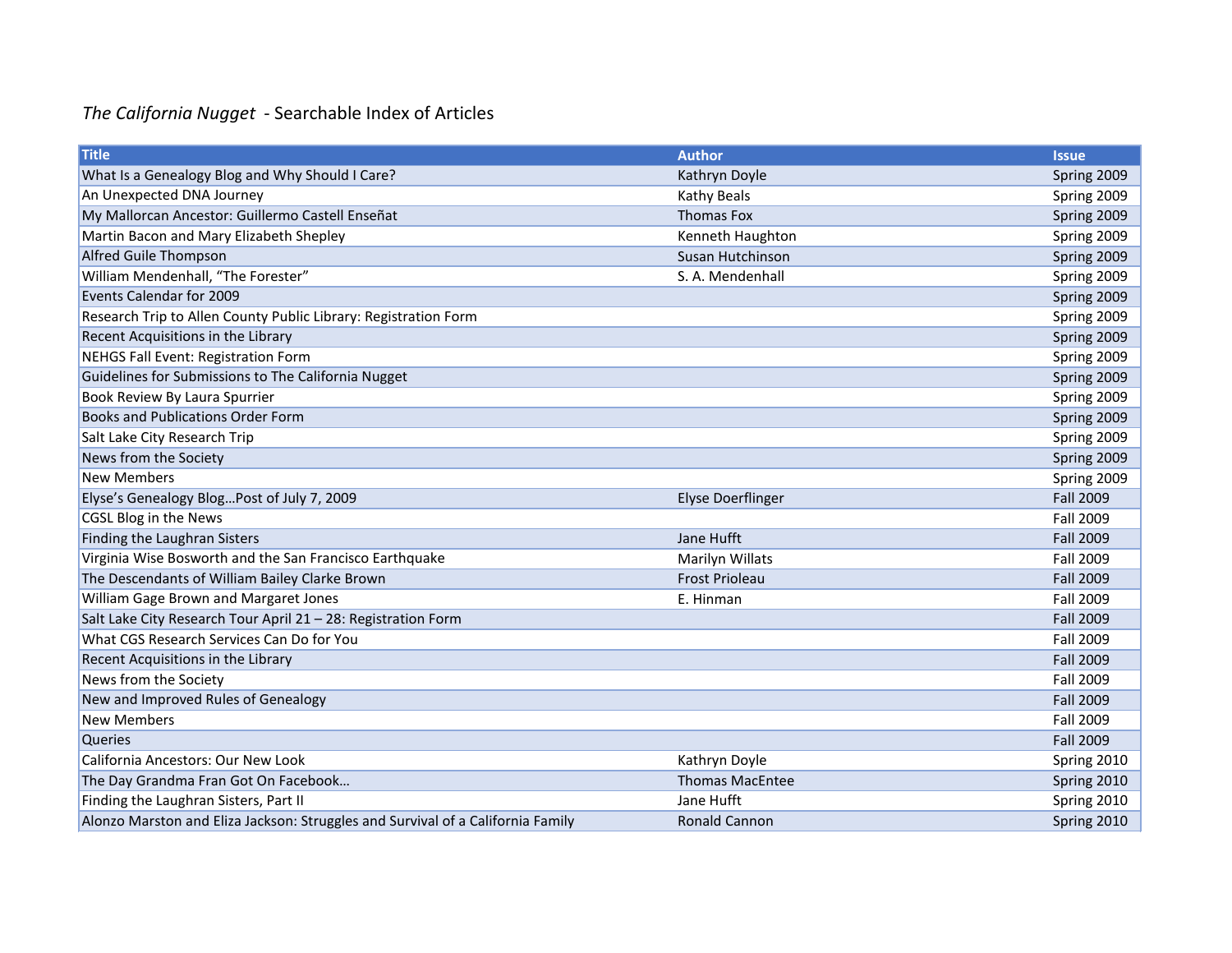| <b>Title</b>                                                                            | <b>Author</b>                         | <b>Issue</b>     |
|-----------------------------------------------------------------------------------------|---------------------------------------|------------------|
|                                                                                         |                                       |                  |
| Louis Schwoerer and Sophia Henrietta Schlechtweg: Pioneers of Murphys, Calaveras County | Barry F. Schwoerer and Lori Schwoerer | Spring 2010      |
| The CGS Calendar                                                                        |                                       | Spring 2010      |
| Recent Acquisitions in the Library                                                      |                                       | Spring 2010      |
| News from the Society                                                                   |                                       | Spring 2010      |
| <b>New Members</b>                                                                      |                                       | Spring 2010      |
| Research Trip to Salt Lake City                                                         |                                       | Spring 2010      |
| The California Newspaper: What Survives and How to Find It                              | Henry Snyder                          | Fall 2010        |
| Family History or Mythology? Why Source Citations Matter                                | <b>Thomas MacEntee</b>                | <b>Fall 2010</b> |
| Herman Fischbeck and His Queen Lily Soap                                                | Janet Brewer Forsburg                 | <b>Fall 2010</b> |
| Taking a Second Look at Simeon Leach                                                    | Kathleen C. Beals                     | <b>Fall 2010</b> |
| List of Pensioners 1883 Compiled                                                        | Jane Hufft                            | <b>Fall 2010</b> |
| Lulu Comes to California Ancestors.org                                                  | Cathy H. Paris                        | <b>Fall 2010</b> |
| Recent Acquisitions in the Library                                                      |                                       | <b>Fall 2010</b> |
| <b>New Members</b>                                                                      |                                       | <b>Fall 2010</b> |
| <b>Book Brochure</b>                                                                    |                                       | <b>Fall 2010</b> |
| Finding the Laughran Sisters Part III                                                   | Jane Hufft                            | Spring 2011      |
| Thirty Days of Total Immersion in Genealogy                                             | <b>Chris Pattillo</b>                 | Spring 2011      |
| Frank Covell: California Pioneer and Family Historian                                   | Georgia Lupinsky and Virginia Turner  | Spring 2011      |
| Hill and Drinkwine: Civil War Ancestors                                                 | <b>Bill O'Neil</b>                    | Spring 2011      |
| 1883 Pensioners                                                                         | Jane Hufft                            | Spring 2011      |
| Save the Date! Ancestry and CGS Team Up!                                                |                                       | Spring 2011      |
| News from the Society                                                                   |                                       | Spring 2011      |
| Allen County Public Library Research Trip                                               |                                       | Spring 2011      |
| <b>Book Reviews</b>                                                                     |                                       | Spring 2011      |
| Recent Acquisitions from the Library                                                    |                                       | Spring 2011      |
| <b>New Members</b>                                                                      |                                       | Spring 2011      |
| RootsTech: A Report from the Trenches                                                   | Amy Coffin                            | Fall 2011        |
| Using Automated eBay Searches for Genealogy                                             | Rachel M. Popma                       | <b>Fall 2011</b> |
| <b>Chasing After Cousins</b>                                                            | Jim Sorenson                          | <b>Fall 2011</b> |
| Pursuing My Spooner and Ruffcorn Legacies at CGS                                        | Virginia Turner                       | <b>Fall 2011</b> |
| David Nathan Walter: Jewish Pioneer of San Francisco                                    | Sheri Fenley                          | <b>Fall 2011</b> |
| 1883 Pensioners List: Cashman, James to Dorland, John M                                 | Jane Hufft                            | <b>Fall 2011</b> |
| November 5 Ancestry Day in San Francisco Registration Form                              |                                       | <b>Fall 2011</b> |
| Raking the Ashes order form                                                             |                                       | <b>Fall 2011</b> |
| Recent Acquisitions in the Library                                                      |                                       | <b>Fall 2011</b> |
| <b>New Members</b>                                                                      |                                       | <b>Fall 2011</b> |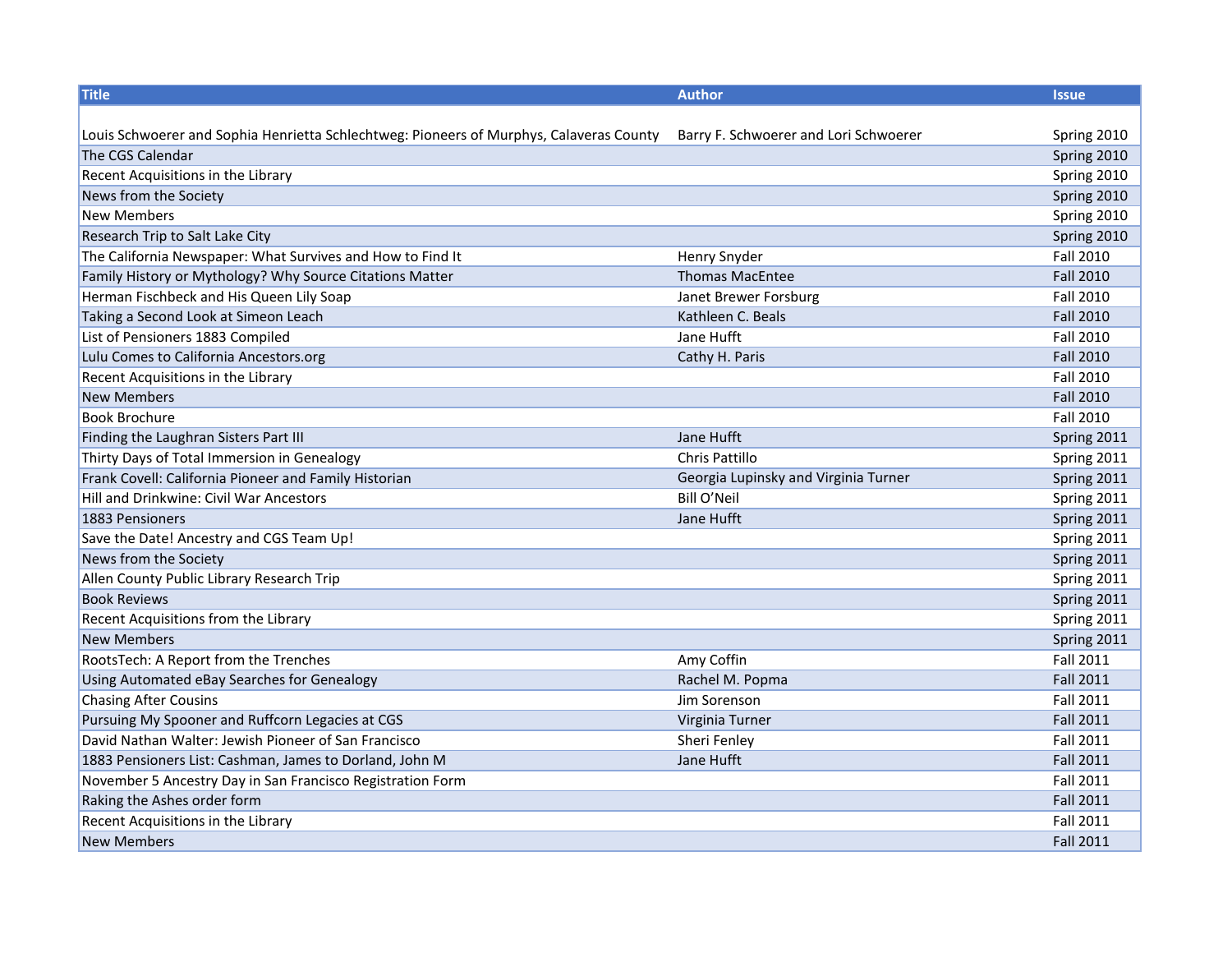| <b>Title</b>                                                                                | <b>Author</b>                       | <b>Issue</b>     |
|---------------------------------------------------------------------------------------------|-------------------------------------|------------------|
| A Tombstone for Ulrik                                                                       | Wayne W. Padgett                    | Spring 2012      |
| One Week in Salt Lake                                                                       | Chris Pattillo                      | Spring 2012      |
| RootsTech 2.0: A Report from the 2012 RootsTech Conference                                  | Amy Coffin                          | Spring 2012      |
| Who Was Emerson Corville?                                                                   | Linda Okazaki                       | Spring 2012      |
| 1883 Pensioners List: Dorsey, Eliz. Eleanor to Ingell, Benj'm Compiled                      | Jane Hufft                          | Spring 2012      |
| CGS Visits the Allen County Public Library                                                  | Jeffrey Vaillant and Nancy Peterson | Spring 2012      |
| Boston, Massachusetts Research Trip Information                                             |                                     | Spring 2012      |
| <b>Book Review</b>                                                                          | Laura Spurrier                      | Spring 2012      |
| Recent Acquisitions in the Library                                                          |                                     | Spring 2012      |
| <b>New Members</b>                                                                          |                                     | Spring 2012      |
| I'm Rich! I've Inherited My Grandmother's Stuff!                                            | Denise May Levenick                 | <b>Fall 2012</b> |
| The Maritime Museum Library in San Francisco                                                | Gina Bardi                          | <b>Fall 2012</b> |
| The Alien Case Files at the Ntional Archives in San Bruno                                   | Jennie Lew and Jeanie Low           | <b>Fall 2012</b> |
| The Story of SONA, "Save Our National Archives"                                             | Jeanie Low                          | <b>Fall 2012</b> |
| Researching the McKinley Family in Boston                                                   | Alison Kern Shedd                   | <b>Fall 2012</b> |
| Cynthia Louisa Capron                                                                       | Cynthia Gorman                      | <b>Fall 2012</b> |
| Finding Carrie Seigle's Family: Tracing a Female Ancestor                                   | Alison Kern Shedd                   | <b>Fall 2012</b> |
| The International Congress of Genealogy, 1915, San Francisco                                | Virginia Turner                     | <b>Fall 2012</b> |
| 1883 Pensioners List: Isaacs, Alf. S through Miller, Isaac Compiled                         | Jane Hufft                          | <b>Fall 2012</b> |
| Historical Portuguese Newspapers of California Digitized                                    | <b>Henry Snyder</b>                 | <b>Fall 2012</b> |
| Jewish Archives Now Online                                                                  |                                     | Fall 2012        |
| Generous Gifts Enrich the Library                                                           | <b>Henry Snyder</b>                 | <b>Fall 2012</b> |
| Family Surname Newsletters at the Library Compiled                                          |                                     | <b>Fall 2012</b> |
| Research Trips With the Society                                                             |                                     | <b>Fall 2012</b> |
| Compiling the San Francisco Marriage Returns Index                                          | Kathleen C. Beals                   | Spring 2013      |
| Ancestral Footsteps: The Okazaki Family                                                     | Linda Harms Okazaki                 | Spring 2013      |
|                                                                                             |                                     |                  |
| The Courtship and Marriage of Amos Gorrell, Jr. and Catherine E. Sayre in Ross County, Ohio | Lisa Gorrell                        | Spring 2013      |
| Laura Evelyn Duggan Gilbert Christie                                                        | Lavinia Grace Schwarz               | Spring 2013      |
| 1883 Pensioners List: Millidge, Charles to Philps, Oren                                     | Jane Hufft                          | Spring 2013      |
| The Borkenhagen Files: Born in San Francisco                                                | Carol Horn                          | Spring 2013      |
| Research Trip to the Allen County Public Library: Registration Flier                        |                                     | Spring 2013      |
| Save the Dates!                                                                             |                                     | Spring 2013      |
| Member Anniversaries Twenty-five to Fifty Years                                             |                                     | Spring 2013      |
| Do You Have a WWI Ancestor?                                                                 |                                     | Spring 2013      |
| Richard Howard Ferrell, World War I Soldier in France                                       | <b>Bill O'Neil</b>                  | <b>Fall 2013</b> |
| William Wallace Theobalds: Itinerant Lawyer, Newspaper Editor, Professor                    | Henry Snyder                        | <b>Fall 2013</b> |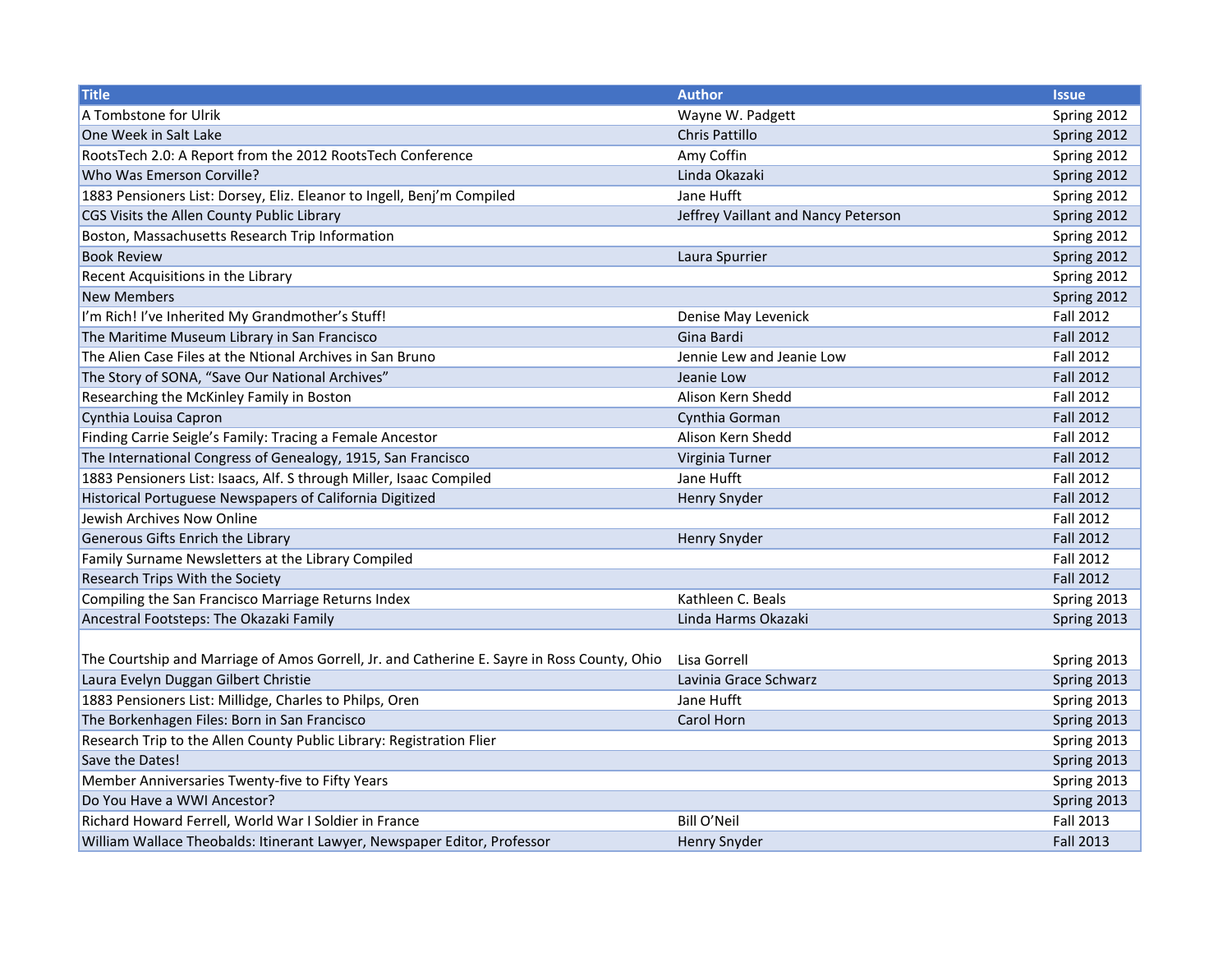| <b>Title</b>                                                                                 | <b>Author</b>                                     | <b>Issue</b>     |
|----------------------------------------------------------------------------------------------|---------------------------------------------------|------------------|
| Ellis Shinkle Baker of Morning View Kentucky                                                 | Georgia Lupinsky                                  | Fall 2013        |
| James M. Everett's Gravesite: Do Our Ancestors Signal Us from the Grave?                     | Laura Lee Karp                                    | <b>Fall 2013</b> |
| 1883 Pensioners: Phippen, Marg't to Von Prieson, Victor                                      | Jane Hufft                                        | <b>Fall 2013</b> |
| Save the Date!                                                                               |                                                   | <b>Fall 2013</b> |
| <b>Member Anniversaries</b>                                                                  |                                                   | <b>Fall 2013</b> |
| Why Should You Belong to a Genealogical Society?                                             | <b>Kay Speaks</b>                                 | Spring 2014      |
| John Hladik, WWI Soldier                                                                     | Tamara Hladik and William Hladik and Thea Maestre | Spring 2014      |
| William Hall Evans, WWI Veteran                                                              | Eleanor Evans Borkenhagen                         | Spring 2014      |
| William Cyril Hork and WWI Submarine Service                                                 | Lisa Suzanne Gorrell                              | Spring 2014      |
| Arthur St. John Whitney's Letters From the Front, 1917-1918                                  | <b>Esther Mott</b>                                | Spring 2014      |
| Smith Jasper Garner, WWI Marine in France                                                    | <b>Bruce Garner</b>                               | Spring 2014      |
| Joseph Thomas Smith, WWI Marine in Guam                                                      | Kathleen Smith Javdani                            | Spring 2014      |
| 1883 Pensioners: Vonndrow, Wm N to Zonughouse, Fred'k                                        | Jane Hufft                                        | Spring 2014      |
| <b>CGS Research Trip to Boston</b>                                                           |                                                   | Spring 2014      |
| Frederick Sterling Sherman: Professor, Scientist, Genealogist, Friend                        | Georgia Lupinsky and Virginia Turner              | Spring 2014      |
| CGS Research Team Finds Lost Gravesite by Pat Smith                                          | Pat Smitt                                         | Spring 2014      |
| Marion and Alexine Mitchell in France in WWI                                                 | Alexa Gregory                                     | <b>Fall 2014</b> |
| Christmas-Twelve Years Ago                                                                   | <b>Marion Otis Mitchell</b>                       | <b>Fall 2014</b> |
| Arthur Elmer Herrill: Letters from an American Doughboy                                      | Carol Hodge March                                 | <b>Fall 2014</b> |
| Zalmon Reuben Orlowsky: Portrait of a WWI Veteran                                            | Janice M. Sellers                                 | <b>Fall 2014</b> |
| Eugene Donald Robertson, WWI Soldier                                                         | Raida L. Paul-Knapp                               | Fall 2014        |
| John Francis Wagener, WWI Soldier                                                            | Ann Deis Claesgens                                | <b>Fall 2014</b> |
| Glenn Alonzo Ross, WWI and a Lifetime of Service                                             | David J. Goerss                                   | <b>Fall 2014</b> |
| <b>Format for Submissions</b>                                                                |                                                   | <b>Fall 2014</b> |
| Preview of the Spring Issue                                                                  |                                                   | <b>Fall 2014</b> |
| William Gilliat Thornalley, Oakland Entrepreneur                                             | <b>Chris Pattillo</b>                             | Spring 2015      |
| <b>Carrie Brown Dexter</b>                                                                   | Patricia Hampton Kinzie                           | Spring 2015      |
| My Old Tin Hat That's Hanging on the Wall                                                    | George Dyer, courtesy of Diana Wild               | Spring 2015      |
| Floyd C. Turner, WWI Physician                                                               | Lois Elling                                       | Spring 2015      |
| Graves Registration Service: U.S. Army Quartermaster Corps In Europe                         | David J. Goerss                                   | Spring 2015      |
| Adele Roddy as Dorothy Millette: A Motion Picture Case Study                                 | Darcie Hind Posz, CG                              | <b>Fall 2015</b> |
| Louisa Shipman Mangram Yoos, Early California Settler                                        | Robert Bubb                                       | <b>Fall 2015</b> |
|                                                                                              |                                                   |                  |
| Rhenodyne August Bird, Junior 1862-1931 A Celebrity (or a Black Sheep) in the Family, Part I | Henry Snyder                                      | <b>Fall 2015</b> |
| Clement Robert Gibson, WWI Soldier                                                           | Mary Keller                                       | <b>Fall 2015</b> |
| The Hundred Days Offensive (18 July to 11 November 1918)                                     | <b>David Goerss</b>                               | Fall 2015        |
| Henry Oscar Sommer, WWI Soldier                                                              | <b>Scott Taylor</b>                               | <b>Fall 2015</b> |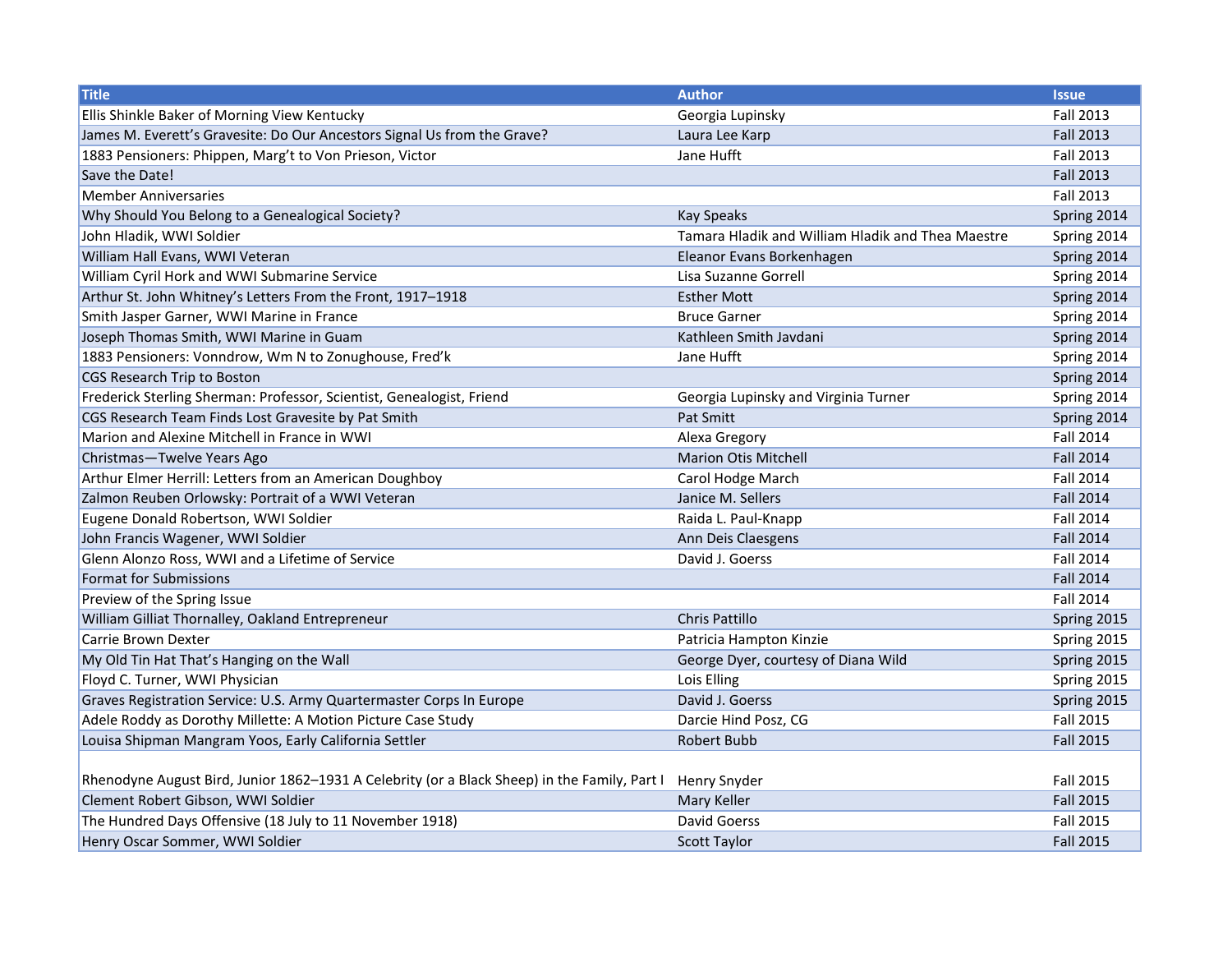| <b>Title</b>                                                                                               | <b>Author</b>                                | <b>Issue</b>     |
|------------------------------------------------------------------------------------------------------------|----------------------------------------------|------------------|
| WWI Soldier Lance Corporal George Fail, Royal Fusiliers, City of London Regiment                           | Hugh F. Daniels and Sharon Corey Harris      | <b>Fall 2015</b> |
| The Hale Family of Martinez: California Bankers                                                            | Georgia Lupinsky                             | Spring 2016      |
|                                                                                                            |                                              |                  |
| Rhenodyne August Bird, Junior 1862-1931 A Celebrity (or a Black Sheep) in the Family, Part II Henry Snyder |                                              | Spring 2016      |
| Patrick J. Gallagher of Ballyshannon, Ireland                                                              | Patricia A. Gallagher                        | Spring 2016      |
| Henry Josslyn Phillips, Dentist in San Francisco and Berlin                                                | Ron Madson                                   | Spring 2016      |
| Myrtle Mary Dartt Crowley                                                                                  | Nyla Dartt                                   | Spring 2016      |
| William Franklin Templeton: Farmer, Wharfinger, Miner, Sheep and Cattle Rancher                            | Cynthia Gorman                               | Spring 2016      |
| Patrick H. Phelan: From Ireland to San Francisco                                                           | <b>Barbara Miles Hughes</b>                  | Spring 2016      |
| Pierre Louis Noisat: Paris to San Francisco                                                                | Sandy Noisat Fitzgerald Higgins              | Spring 2016      |
| Robert Steele Martin, San Francisco Marine Reporter                                                        | Kathleen Laderman                            | Spring 2016      |
| Following the Crowd                                                                                        | Rondina Muncy, CG                            | <b>Fall 2016</b> |
| A Mexican Seamstress in San Francisco                                                                      | Stella Allison and Linda Allison             | <b>Fall 2016</b> |
| The Town Butcher and DNA                                                                                   | Scott McKinzie                               | <b>Fall 2016</b> |
| Donald J. Reilly, A World War II Hero                                                                      | Joe Reilly                                   | <b>Fall 2016</b> |
| Maurice H. Raley: Section A, Row 4, Plot 26, Normandy American Cemetery                                    | <b>Timothy Cox</b>                           | <b>Fall 2016</b> |
| Margaret Dougherty: A Case of a Missing San Francisco Childhood                                            | Kathleen Javdani                             | <b>Fall 2016</b> |
| The Old Lady in the Bed                                                                                    | Carolyn Ervin                                | <b>Fall 2016</b> |
| New Book Chronicles Nine Generations of Family History                                                     |                                              | <b>Fall 2016</b> |
| Recent Acquisitions in the Library                                                                         |                                              | <b>Fall 2016</b> |
| Your Story Belongs in the Nugget                                                                           |                                              | <b>Fall 2016</b> |
| <b>Member News</b>                                                                                         |                                              | <b>Fall 2016</b> |
| <b>Missing Authors</b>                                                                                     |                                              | <b>Fall 2016</b> |
| <b>Using Derivative Records</b>                                                                            | Rondina P. Wallace, CG                       | <b>Fall 2017</b> |
| Joel Burlingame: A 19th-century Life                                                                       | Barry E. Hinman                              | <b>Fall 2017</b> |
| Tribute to May (Teruko) Ishimoto: A Biography in Four Acts                                                 | Norm Ishimoto                                | <b>Fall 2017</b> |
| Race, Religion, and Reading Records Right                                                                  | Lavinia Schwartz                             | <b>Fall 2017</b> |
| Pioneers of Esperanto in California                                                                        | <b>Bill Chapman</b>                          | <b>Fall 2017</b> |
| Google Translate: Fetus Farms and Swanky Oxen                                                              | Fred Hoffman                                 | <b>Fall 2017</b> |
| Recent Acquisitions in the Library                                                                         |                                              | <b>Fall 2017</b> |
| CGS Capital Campaign-A Successful Start                                                                    | Chris Pattillo, Jane Lindsey and Sandy Fryer | <b>Fall 2017</b> |
| Errata                                                                                                     |                                              | <b>Fall 2017</b> |
| NARA Microfilm: A Backdoor to Information and Instructions                                                 | Rondina P. Wallace, CG                       | Winter 2017      |
| The Many Names of Hew Din                                                                                  | <b>Grant Din</b>                             | Winter 2017      |
| California Historic Missions and Their Records                                                             | Sheila Benedict                              | Winter 2017      |
| Joel Burlingame: A 19th-century Life, Part 2                                                               | Barry E. Hinman                              | Winter 2017      |
| Tribute to May (Teruko) Ishimoto: A Biography in Four Acts, Part 2                                         | Norm Ishimoto                                | Winter 2017      |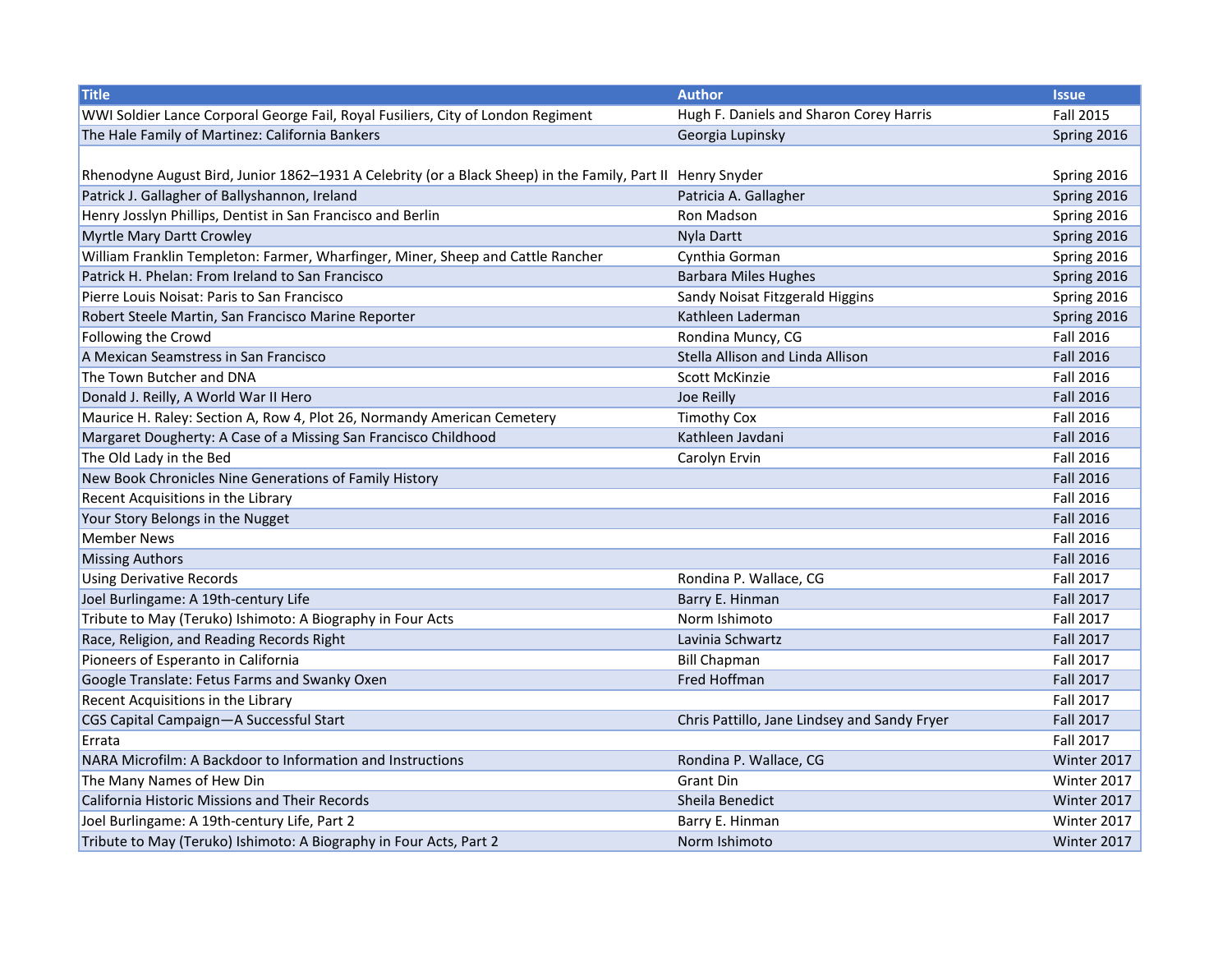| <b>Title</b>                                                                                  | <b>Author</b>               | <i><b>Issue</b></i> |
|-----------------------------------------------------------------------------------------------|-----------------------------|---------------------|
| Race, Religion, and Reading Records Right, Part 2                                             | Lavinia Schwarz             | Winter 2017         |
| Recent Acquisitions in the Library                                                            |                             | Winter 2017         |
| Geraldine, Who Are You?                                                                       | Stewart Blandón Traiman, MD | Spring 2018         |
| The Robert Robson Hind Estate: Two Countries and a Territory                                  | Darcie Hind Posz, CG        | Spring 2018         |
| Slavery, Freedom, and the Babilonias of Puerto Rico, Part 1                                   | Ellen Fernandez-Sacco, PhD  | Spring 2018         |
| Race, Religion, and Reading Records Right, Part 3                                             | Lavinia Schwarz             | Spring 2018         |
| Database Decision: Work Locally, Share Globally                                               | Richard D. Rands            | Spring 2018         |
| <b>Recent Acquisitions Library Committee</b>                                                  |                             | Spring 2018         |
| At the Society                                                                                |                             | Spring 2018         |
| Erratum                                                                                       |                             | Spring 2018         |
| <b>Volunteers Needed</b>                                                                      |                             | Spring 2018         |
| The California Genealogical Society's Library: More Than a Century of Growth                  | Dorothy Fowler              | <b>Fall 2018</b>    |
| Our Families in 1898                                                                          |                             | <b>Fall 2018</b>    |
| The California Genealogical Society's Library: Into the Second Century                        | Marie Treleaven             | <b>Fall 2018</b>    |
| 1898: Will's Adventure in the Klondike Stampede                                               | Chris Pattillo              | <b>Fall 2018</b>    |
| Eugenics, Identity, and the California Genealogical Society's International Congress of       |                             |                     |
| Genealogy at the Panama-Pacific International Exposition of 1915                              | Ellen Fernandez-Sacco, PhD  | <b>Fall 2018</b>    |
| 1898: Two Irish Families Provide Land for Chinese Cemeteries                                  | Russell R. Brabec           | <b>Fall 2018</b>    |
| 1898: The Call Building                                                                       | Lisa S. Gorrell             | <b>Fall 2018</b>    |
| Digitized Sacramento Records: The Arrest of Alfred Aloysius3 Archambault                      | Dawn C. Stricklin, PhD      | Spring 2019         |
| Identifying the Parents and Siblings of Maria de la Cruz Sibrian, an Early Resident of Contra |                             |                     |
| Costa County, California                                                                      | Susan Skilton, AG           | Spring 2019         |
| Prudence Beamish Oaks: An Independent Woman                                                   | Rachel Shaw                 | Spring 2019         |
| Slavery, Freedom, and the Babilonias of Puerto Rico: Re-visioning Family History (Part 2)     | Ellen Fernandez-Sacco, PhD  | Spring 2019         |
| Solving Genealogical Problems by Starting Right                                               | Lisa S. Gorrell, CG         | Spring 2019         |
| Book Review: The Researcher's Guide to American Genealogy, 4th Edition, by Val D.             |                             |                     |
| Greenwood                                                                                     | Victoria S. Kolakowski      | Spring 2019         |
| New Acquisitions by the CGS Library, Library Committee                                        | <b>Library Committee</b>    | Spring 2019         |
| The Curious Case of Daniel Duracq                                                             | Jennifer Dix                | <b>Fall 2019</b>    |
| Lorenzo Dow Howard's Incredible Journey as a Forty-Niner                                      | Barbara E. Kridl            | <b>Fall 2019</b>    |
| Peter, Anton, and Bernhard Ölander: Swedish Brothers in California                            | Carolyn Nash                | <b>Fall 2019</b>    |
| Keep on Track by "Writing as You Go"                                                          | Lisa S. Gorrell, CG         | <b>Fall 2019</b>    |
| Call for 2020 Submissions                                                                     |                             | <b>Fall 2019</b>    |
| What's Coming Up in 2020                                                                      |                             | <b>Fall 2019</b>    |
| The "Incorrigible," Indomitable Pearl Eubanks                                                 | Melissa Kelley              | Spring 2020         |
| From Canada to California: The Rise and Fall of George Gray                                   | Robbie Johnson, CG          | Spring 2020         |
| 1918 Flu Epidemic Stories                                                                     | <b>Our Members</b>          | Spring 2020         |